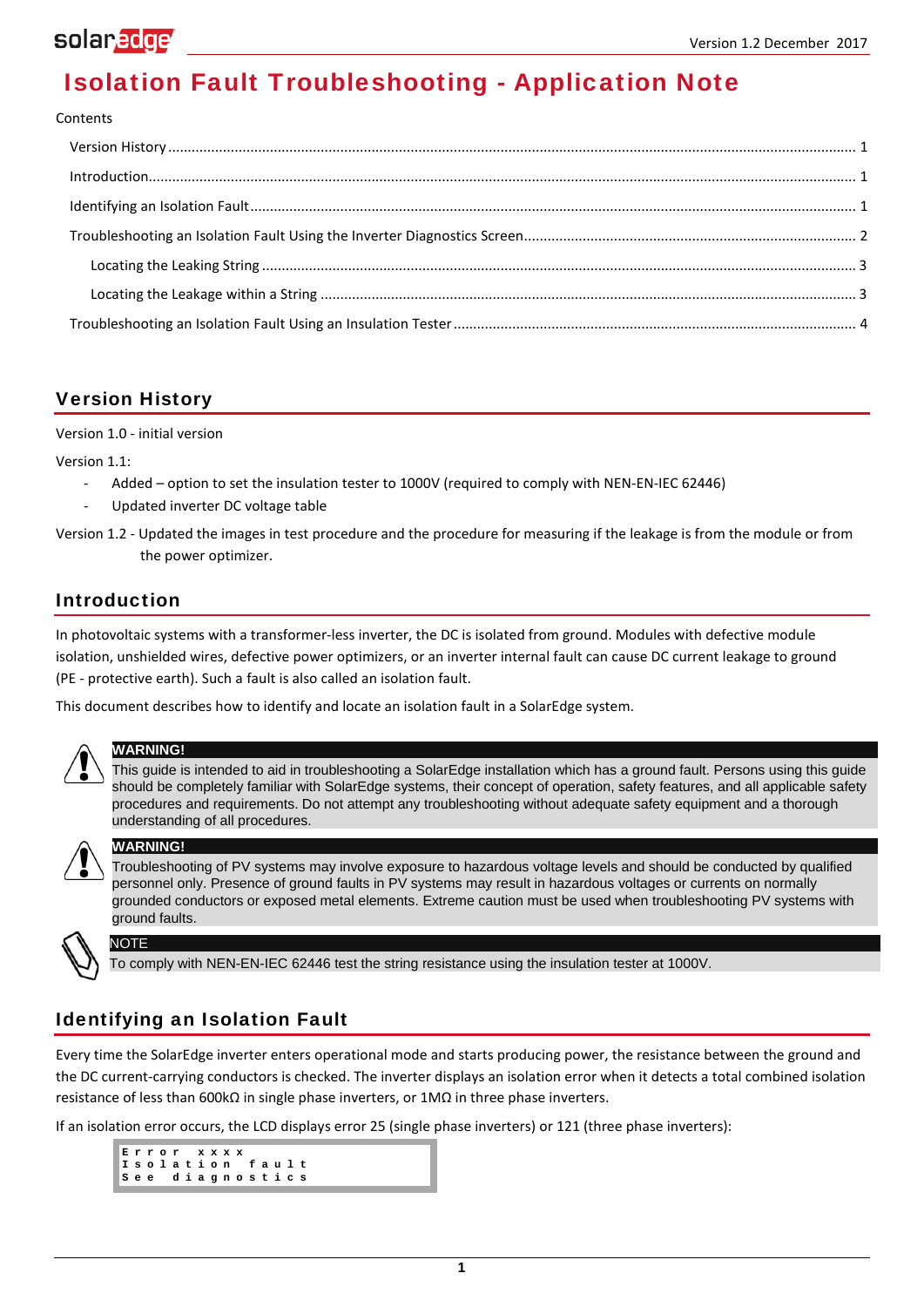An isolation fault may disappear and recur after a short period (especially if it is caused by morning moisture), therefore it is recommended to troubleshoot the fault as soon as it occurs, before it may temporarily disappear. Before troubleshooting on site, you may check the isolation value in the SolarEdge monitoring portal. If the value is borderline (within 10%) or below the limit (600kΩ for single phase inverters / 1MΩ for three phase inverters), troubleshoot the fault on site. If the value is at least 10% higher than the limit, it is better to wait until an isolation fault error recurs.

#### ► **To check the isolation value in the monitoring portal:**

- **1** In the **Layout** window right-click on the inverter and select **Choose operations Reset**.
- **2** Right-click on the inverter and select **Info** to display information about the inverter.
- **3** In the **General** parameter list, check the **Last Isolation Value**.

| <b>Details for Inverter 1</b>                   |               | $\overline{\times}$ |                      |
|-------------------------------------------------|---------------|---------------------|----------------------|
| <b>Current Operations</b><br><b>System data</b> | <b>Errors</b> |                     |                      |
| Last Measurement: 08/31/2014 14:03              |               | Refresh             |                      |
| General<br>Parameter                            | Value         |                     |                      |
| I RCD [mA]                                      | 0.01          | ۰                   |                      |
| <b>Inverter Mode</b>                            | <b>MPPT</b>   |                     |                      |
| Last Isolation Value [KOhm]                     | 6,000         | Ξ                   | Last Isolation Value |
| P AC [W]                                        | 2.235         |                     |                      |
|                                                 |               |                     |                      |

#### **Figure 1: System data tab in the Details window**

The next sections describe how to identify the source of an isolation fault if Error 25 or 121 are displayed. You can troubleshoot the isolation fault using the following methods:

- [Using the inverter diagnostics screen](#page-1-0) in the inverter LCD display. This method is available from DSP1 firmware version 1.13.181 in three-phase inverters, and 1.210.693 in single phase inverters. The version can be checked from the ID status screen of the LCD.
- [Using an insulation tester](#page-3-0) (Megger).

### <span id="page-1-0"></span>**Troubleshooting an Isolation Fault Using the Inverter Diagnostics Screen**

During the troubleshooting process, strings and/or power optimizers will be disconnected. Every time this is done, make sure to perform the following steps:

- <span id="page-1-1"></span>a. Turn the inverter ON/OFF switch at the bottom of the inverter to OFF. If a Safety Switch or a DC isolation switch is installed, it should remain ON.
- b. Wait until the DC voltage is safe.
- c. Remove the required string, power optimizer or module.
- <span id="page-1-2"></span>d. Turn the inverter ON, and check that V<sub>dc</sub>, shown in the inverter screen below, is approximately the nominal DC voltage according to the following table:

| Inverter type | <b>Europe &amp; APAC</b> | <b>North America</b> | Unit |
|---------------|--------------------------|----------------------|------|
| Single phase  | 350                      | 350                  | Vdc  |
| Three phase   | 750                      | For $208V - 400$     | Vdc  |
|               | For Medium Voltage - 850 | For 277/480V - 850   | Vdc  |

|  |  |  |  |  |  |  | Vac[V] Vdc[V] Pac[W]       |    |  |  |
|--|--|--|--|--|--|--|----------------------------|----|--|--|
|  |  |  |  |  |  |  | $240.7$ $371.9$ $2349.3$   |    |  |  |
|  |  |  |  |  |  |  | POK: XXX/YYY <s ok=""></s> |    |  |  |
|  |  |  |  |  |  |  |                            | oм |  |  |

At this point, the inverter checks the isolation status. If  $V_{dc}$  does not reach the nominal voltage, perform pairing. For information on the pairing process, refer to the *SolarEdge Installation Guide*.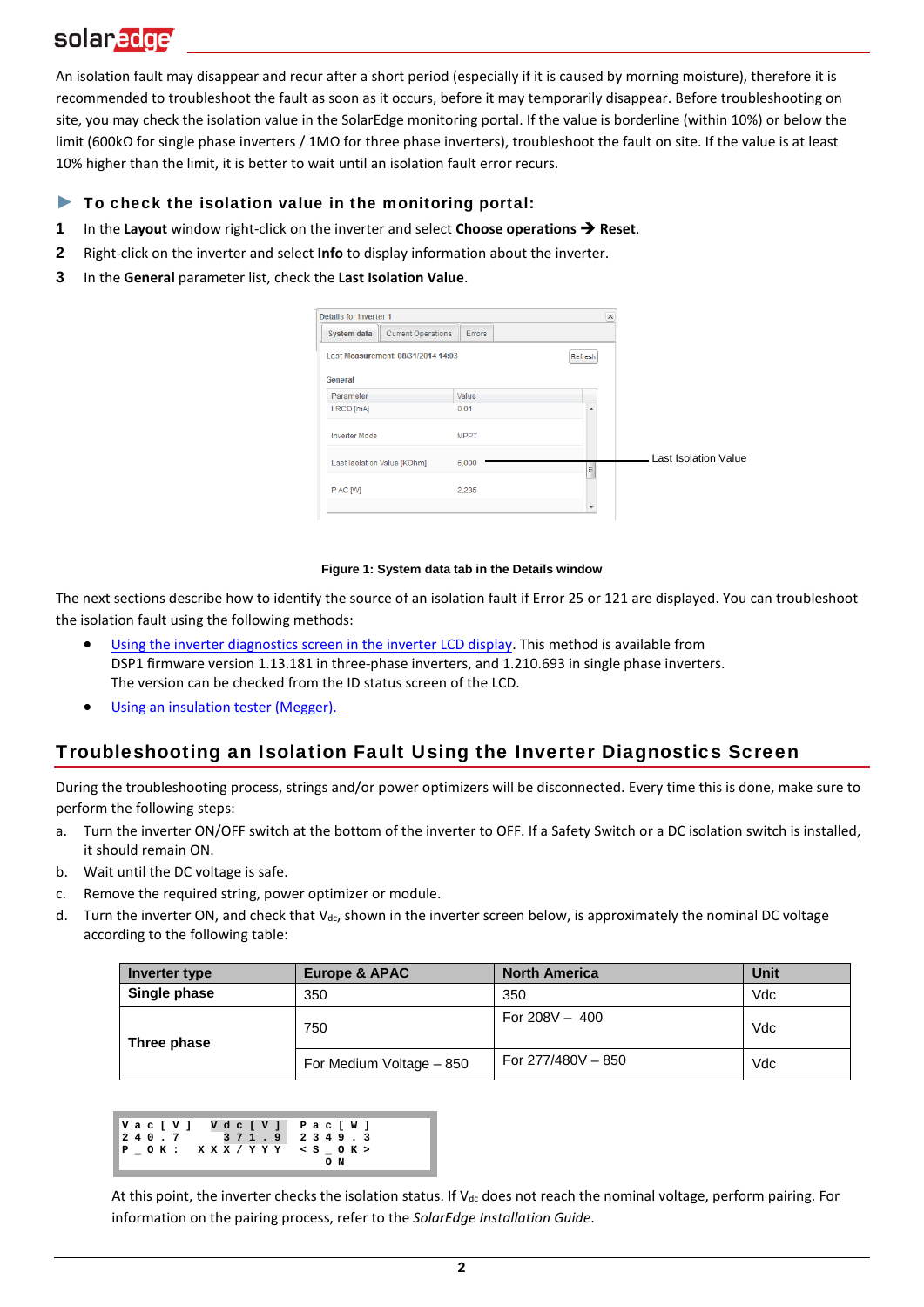## <span id="page-2-0"></span>**Locating the Leaking String**

- **1** If multiple strings are connected to the inverter, find the faulty string by connecting one string at a time to the inverter and checking if the error is still displayed (following step[s a](#page-1-1)[-d a](#page-1-2)bove).
- **2** Verify that only the faulty string is connected to the inverter. If there is more than one faulty string, check each string separately.

### <span id="page-2-1"></span>**Locating the Leakage w ithin a String**

**1** Enter the isolation status screen by pressing and holding down the LCD light button until the following message is displayed:

|  |  |  |           |  | Keep holding button |  |         |  |                      |  |
|--|--|--|-----------|--|---------------------|--|---------|--|----------------------|--|
|  |  |  |           |  |                     |  |         |  | for pairing, release |  |
|  |  |  |           |  | to enter menu       |  |         |  |                      |  |
|  |  |  | Remaining |  |                     |  | 3 s e c |  |                      |  |

- **2** Release within 5 seconds to enter setup mode.
- **3** Short-press (one second) to scroll down to the **Maintenance** menu and long-press to enter the menu. The following screen is displayed:

```
Date and Time
       Reset Counters
Factory Reset 
SW Upgrade - SD Card
AFCI <En>
Manual AFCI T
Diagnostics
```
**4** Short-press to scroll down to the Diagnostics menu and long -press to select **Diagnostics Isolation Status**. The following status screen is displayed:

```
R Iso 400 kOhm
       D C + D C - 
| ------- * ---------- | 
       <40 . 3 %>
```
**R Iso**: The value of the isolation resistance (in kOhm)

The asterisk (\*) and the percentage value indicate the approximate location of the fault within the string, relative to DC+:

- 0% indicates the fault is at DC+
- 100% indicates the fault is at DC-
- **5** Using the screen, identify the fault source area: Multiply the number of power optimizers in the string by the percentage value. The result is the module near which the fault occurred. For example, in a string with 15 modules and power optimizers and a percentage value of 55%: 15\*55% = 8.25. This means that the fault is near module #8, counted from the DC+ side.
- **6** Check if there are damaged connectors or DC wires between the suspected power optimizer and its module and between the suspected power optimizer and its neighboring power optimizers. If there are, replace them and recheck the isolation status by turning ON the inverter as described in step d. If the fault persists, proceed to step [7.](#page-2-2)
- <span id="page-2-2"></span>**7** Remove the suspected fault source by disconnecting the suspected power optimizer from the string (following steps [a-](#page-1-1)[d](#page-1-2)  above). Use a DC extension cable with MC4 connectors (male at one end and female at the other end) to bypass the removed power optimizer. Recheck the isolation status.
	- If after startup/pairing the fault is eliminated, the fault is in the removed module/power optimizer. Proceed to ste[p 9.](#page-2-3)
	- If after startup/pairing the fault re-appears, the leakage source is not in the removed module/power optimizer but near it.
- <span id="page-2-4"></span>**8** Reconnect the module/power optimizer in the string. Check the modules/power optimizers before and after the suspected location by repeating step[s 7 a](#page-2-2)n[d 8,](#page-2-4) one module/power optimizer at a time. If the fault re-appears, check the next modules/power optimizers one a time. The location of the fault is detected with an accuracy of  $\pm 1$  for single phase inverters and  $\pm 2$  for three phase inverters. If after checking around this tolerance the problem was not found, the string might have multiple isolation faults. In this case, you should use an isolation tester as described in the *[Troubleshooting an Isolation Fault Using an Insulation Tester](#page-3-0)*, below.
- <span id="page-2-3"></span>**9** Find whether the leakage is from the module or from the power optimizer:
	- a. Disconnect the suspected module from the suspected power optimizer.
	- b. Turn OFF the inverter.
	- c. Connect the power optimizer to the string.
	- d. Turn the inverter ON, and check that  $V_{dc}$  is approximately the nominal DC voltage (refer to the table above). Otherwise, perform pairing.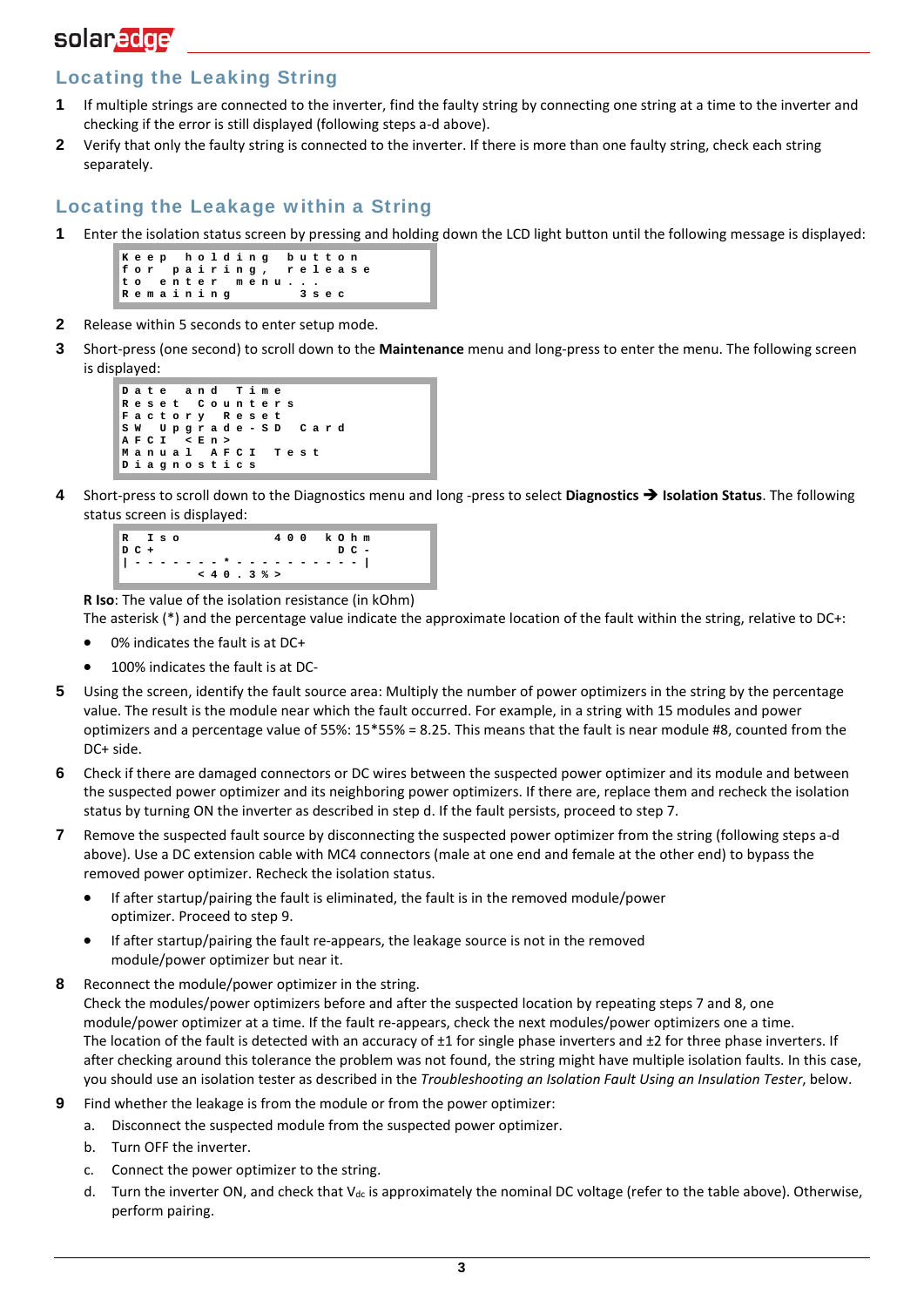- e. If after startup/pairing the fault is eliminated, the fault is in the module that was removed. If the fault re-appears, the power optimizer is the leakage source.
- 10 Repair or replace the faulty component.
- <span id="page-3-0"></span>**11** Perform pairing. For information on the pairing process, refer to the *SolarEdge Installation Guide*.

## **Troubleshooting an Isolation Fault Using an Insulation Tester**

In this procedure, you check the resistance of system components, drilling-down from string level, through poweroptimizer/module pairs, and finally a single component – a power optimizer or a module. You also check the wiring between components.

For this procedure, use an insulation tester and a connector branch cable<sup>[1](#page-3-2)</sup>.

**1** Turn OFF the inverter ON/OFF switch, and wait until the LCD indicates that the DC voltage is safe (<50V), or wait five minutes before continuing to the next step.



If you cannot see the inverter panel, or if a malfunction is indicated on the LCD panel, wait five minutes for the input capacitors of the inverter to discharge.

- **2** Disconnect all the DC cables connecting the strings to the inverter or the Safety Switch.
- **3** Test the resistance of the *extension DC cables* between the strings (or the combiner box) and the inverter (home-run cables): Disconnect the home-runs at both ends and measure each wire by connecting it to the positive probe, while the negative probe remains connected to the ground.

If the wiring resistance is less than 200MΩ, the wire is faulty; replace any faulty wires. If the wiring resistance is 200MΩ or more, the fault is in the string that was connected to this extension cable; check the string (without the extension cable) as described in the following step.

- **4** Test the *string resistance* using the insulation tester (see [Figure 2\)](#page-3-1):
	- a. Verify safe string voltage and current: max. 50V and 500mA.
	- b. Connect the positive and negative connectors of the first or last optimizer in the string to the branch cable.
	- c. Connect the positive probe of the insulation tester to the branch cable.
	- d. Connect the negative probe of the insulation tester to a ground point.
	- e. Select 500V testing on the insulation tester, or 1000V if required (e.g. to comply with NEN-EN-IEC 62446).
	- f. Test the insulation.

1



#### <span id="page-3-1"></span>**Figure 2: Connecting the insulation tester to the PV string**

If the resistance is less than 600kΩ in a single phase inverter or less than 1MΩ in a three phase inverter, continue checking this string's components to isolate the source of leakage, as detailed in the following steps. Always make sure to connect both negative and positive output connectors to the tester using a branch cable.

- **5** Test the *power optimizers' and modules'* resistance using the insulation tester (se[e Figure 3\)](#page-4-0):
	- a. Disconnect the power optimizer from the string; it should remain connected to the PV module.
	- b. Verify safe power optimizer voltage and current: max. 1V and 500mA.

<span id="page-3-2"></span><sup>&</sup>lt;sup>1</sup> Branch cables can be purchased from SolarEdge (for details refer to datasheet at the following link [http://www.solaredge.com/files/pdfs/products/power](http://www.solaredge.com/files/pdfs/products/power-optimizers/se_branch_cables_datasheet.pdf)[optimizers/se\\_branch\\_cables\\_datasheet.pdf\),](http://www.solaredge.com/files/pdfs/products/power-optimizers/se_branch_cables_datasheet.pdf) or use a branch cable with the appropriate connectors.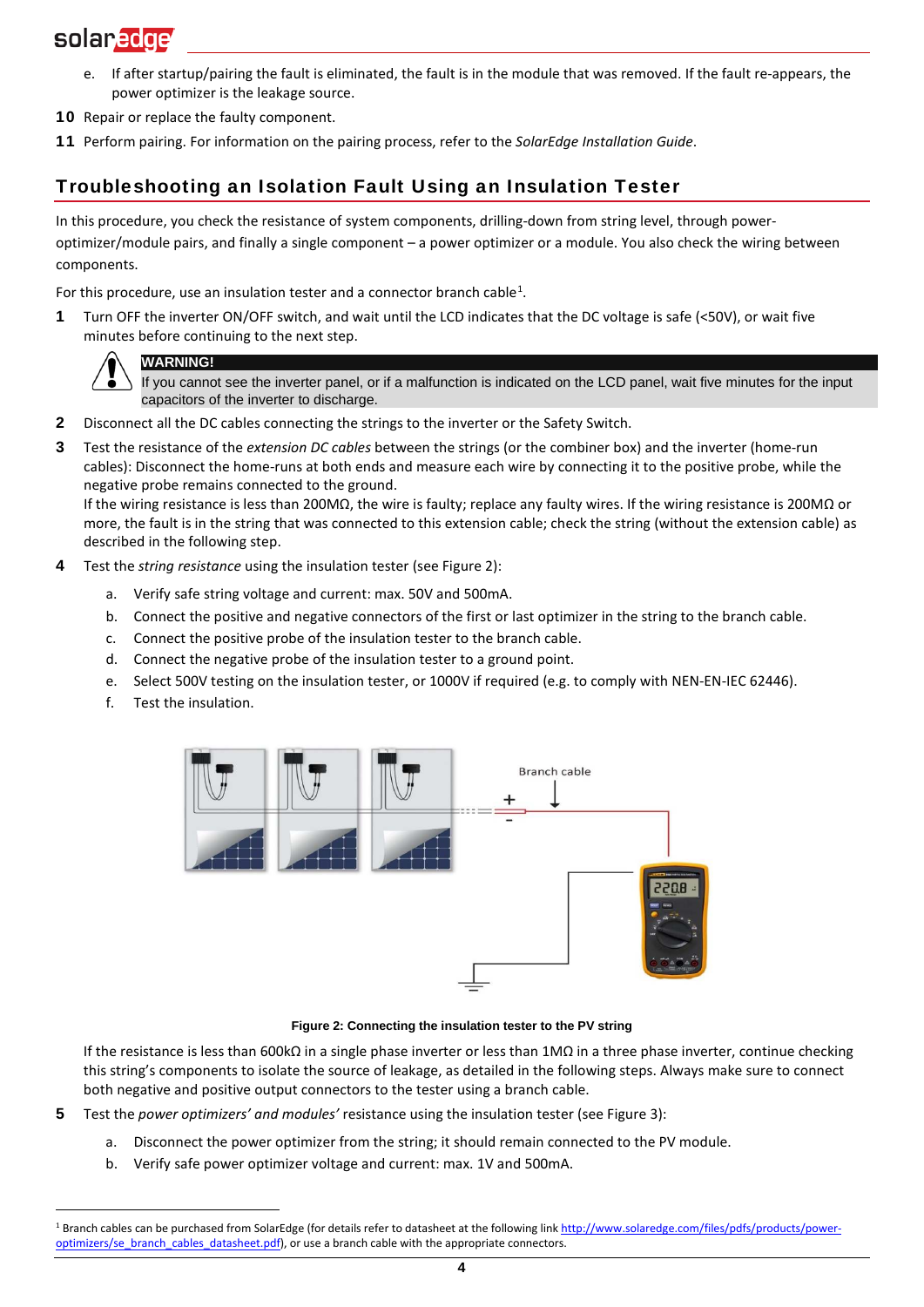c. Connect the power optimizer's positive and negative *output* connectors to the branch cable.



#### **WARNING!**

Connecting the insulation tester to just one of the power optimizer connectors or to just one of the DC cables may cause irreversible damadge to the power optimizer.

- d. Connect the positive probe of the insulation tester to the branch cable.
- e. Connect the negative probe of the insulation tester to a ground point.
- f. Select 500V testing on the insulation tester, or 1000V if required (e.g. to comply with NEN-EN-IEC 62446).If the measured resistance is 200MΩ or more, the power optimizer and module are not faulty. If the measured value is less than 200MΩ, the optimizer, the module or both are faulty. Continue checking as detailed in the following steps.



**Figure 3: Connecting the insulation tester to the power optimizer and module**

- <span id="page-4-0"></span>**6** Find whether the leakage is from the module or from the power optimizer. Test each component individually by measuring the resistance between negative wires and ground:
	- a. Disconnect the module from the power optimizer.
	- b. Connect the power optimizer's positive and negative *output* connectors to the branch cable (see [Figure 4\)](#page-4-1).
	- c. Connect the positive probe of the insulation tester to the branch cable.
	- d. Connect the negative probe of the insulation tester to the power optimizer frame (ground point).
	- e. Select 500V testing on the insulation tester, or 1000V if required (e.g. to comply with NEN-EN-IEC 62446).
	- f. Measure the resistance; if the value is 200M $\Omega$  or more the module is faulty; if the value is less than 200M $\Omega$ , replace the optimizer and test the module in case it is faulty as well.



**Figure 4: Connecting the insulation tester to the power optimizer**

- <span id="page-4-1"></span>g. Disconnect the branch cable from the power optimizer.
- h. Connect the one of the module's input cables to the positive probe of the insulation tester and connect the negative probe of the insulation tester to a ground point (see [Figure 5\)](#page-5-0).
- i. Measure the output resistance, if the value is less than 500MΩ, the module is faulty. If the value is 500MΩ or more, repeat for the other input cable. If the value is less than 500MΩ, the module is faulty; if the value is 500MΩ or more – the module is OK.